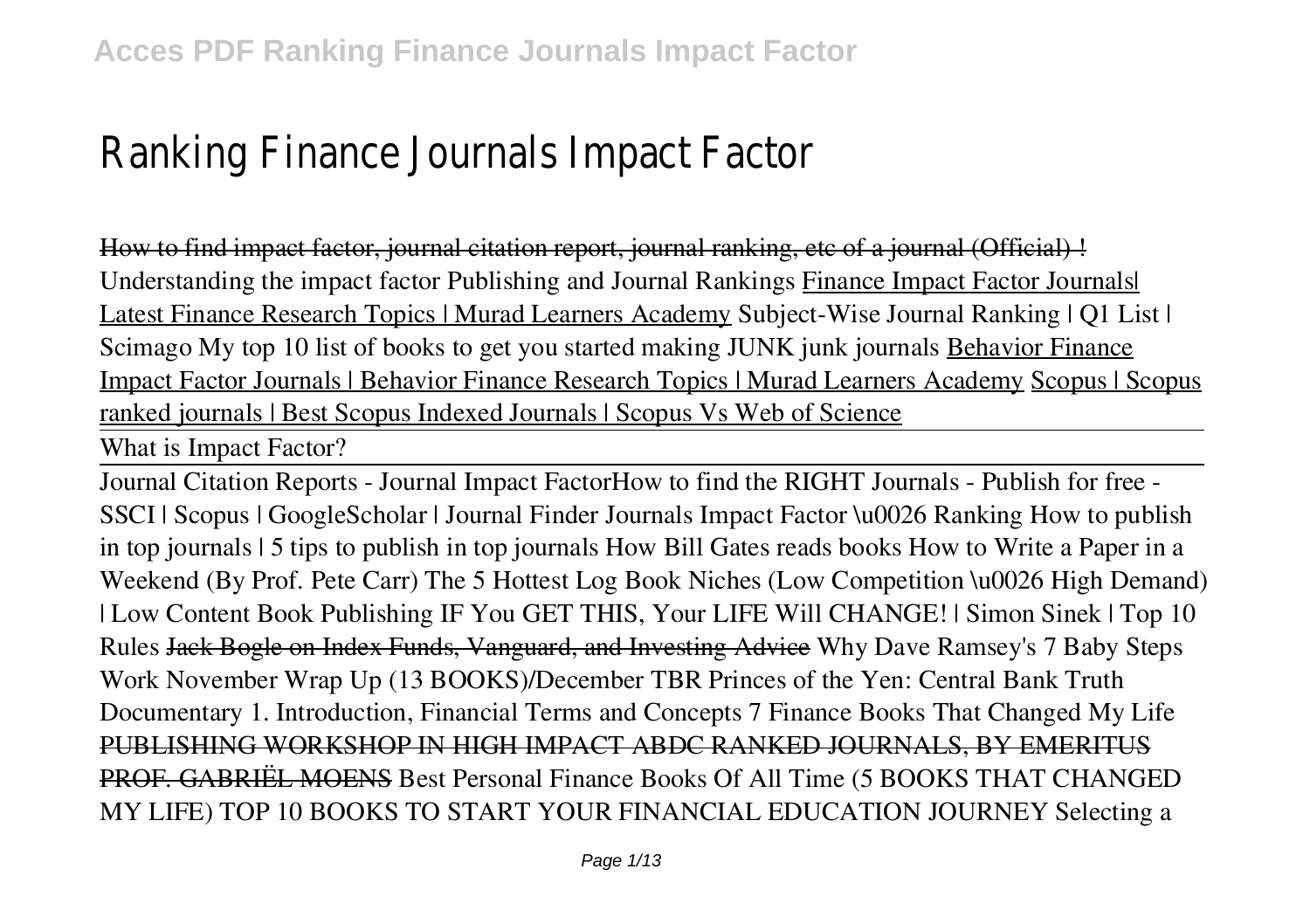*journal for a publication Journal Quality Check | Scimago, Master Journal List, Norwegian Register, ABDC List, ABS Ranking Read These 10 Books If You Want To Create Financial Freedom 9 Books Every Aspiring Millionaire Must Read*

Ranking Finance Journals Impact Factor International Scientific Journal & Country Ranking. Only Open Access Journals Only SciELO Journals Only WoS Journals

Journal Rankings on Finance Journal Impact 2019-20 | Metric, Prediction & Ranking Journal of Finance Journal Impact 2019-20 is 6.280. 100% scientists predict Journal of Finance Journal Impact 2019-20 will be in the range of 10.0  $\sim$ 10.5. Journal of Finance Journal Impact 2019-20 Quartile is Q1.

Journal of Finance Journal Impact 2019-20 | Metric ...

The Journal Impact 2019-2020 of Review of Finance is 2.100, which is just updated in 2020. Compared with historical Journal Impact data, the Metric 2019 of Review of Finance dropped by 3.23 %. The Journal Impact Quartile of Review of Finance is Q1.

Review of Finance Journal Impact 2019-20 | Metric ...

The Journal Impact 2019-2020 of Journal of Banking and Finance is 2.530, which is just updated in Page 2/13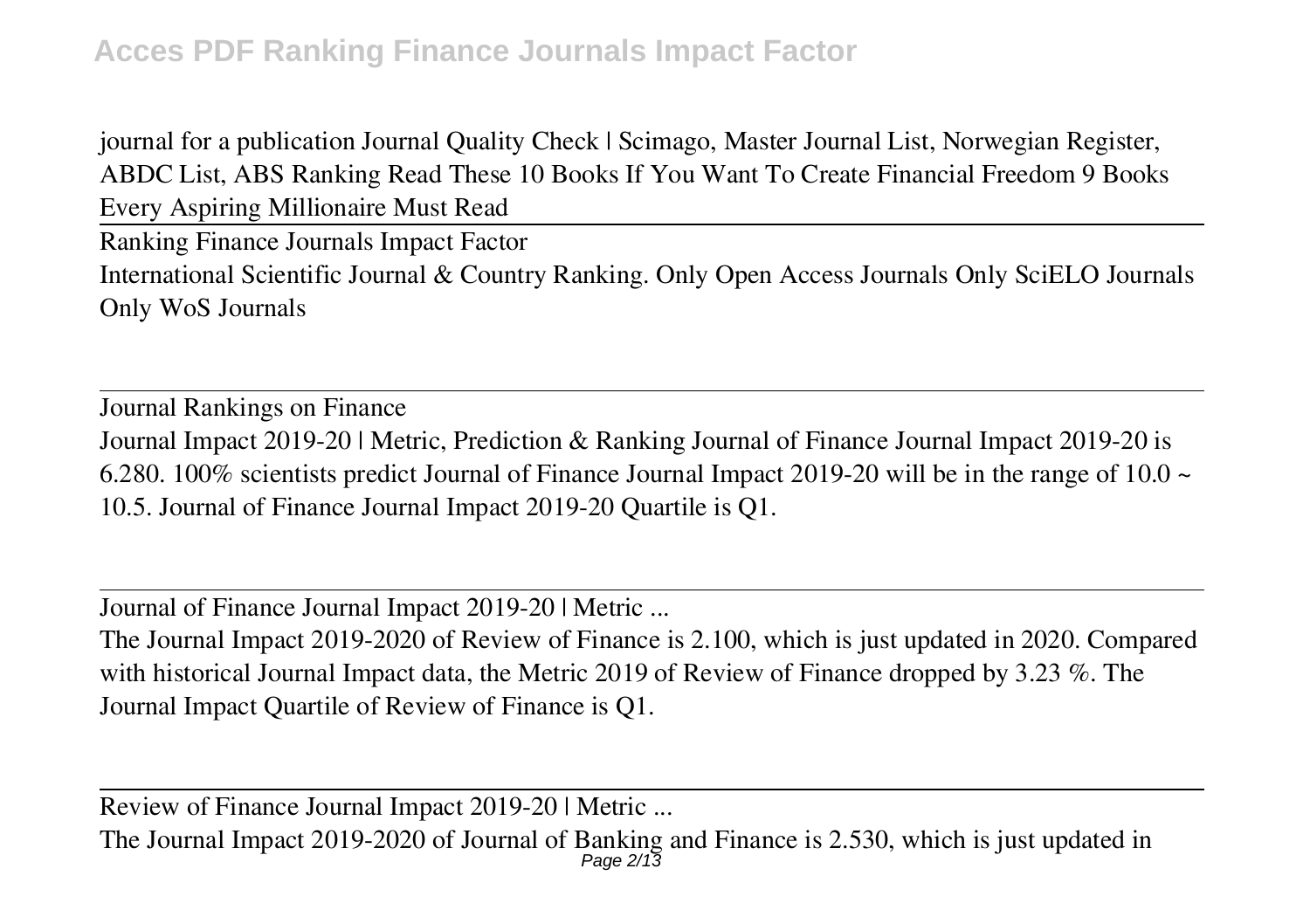2020. Compared with historical Journal Impact data, the Metric 2019 of Journal of Banking and Finance grew by 11.45% . The Journal Impact Quartile of Journal of Banking and Finance is Q1 . The Journal Impact of an academic journal is a scientometric Metric that reflects the yearly average number of citations that recent articles published in a given journal received.

Journal of Banking and Finance Journal Impact 2019-20 ... File Name: Ranking Finance Journals Impact Factor.pdf Size: 6971 KB Type: PDF, ePub, eBook Category: Book Uploaded: 2020 Nov 22, 13:10 Rating: 4.6/5 from 762 votes.

Ranking Finance Journals Impact Factor | readbookfree.my.id The Journal Impact 2019-2020 of Research in International Business and Finance is 1.620, which is just updated in 2020. Compared with historical Journal Impact data, the Metric 2019 of Research in International Business and Finance dropped by 16.49% . The Journal Impact Quartile of Research in International Business and Finance is Q1 .

Research in International Business and Finance Journal ...

This list provides a simple impact factor, computing a ratio of the number of citations by the number of items in the series. Citation counts are adjusted to exclude citations from the same series. These computations are experimental and based on the citation analysis provided by the CitEc project, which Page 3/13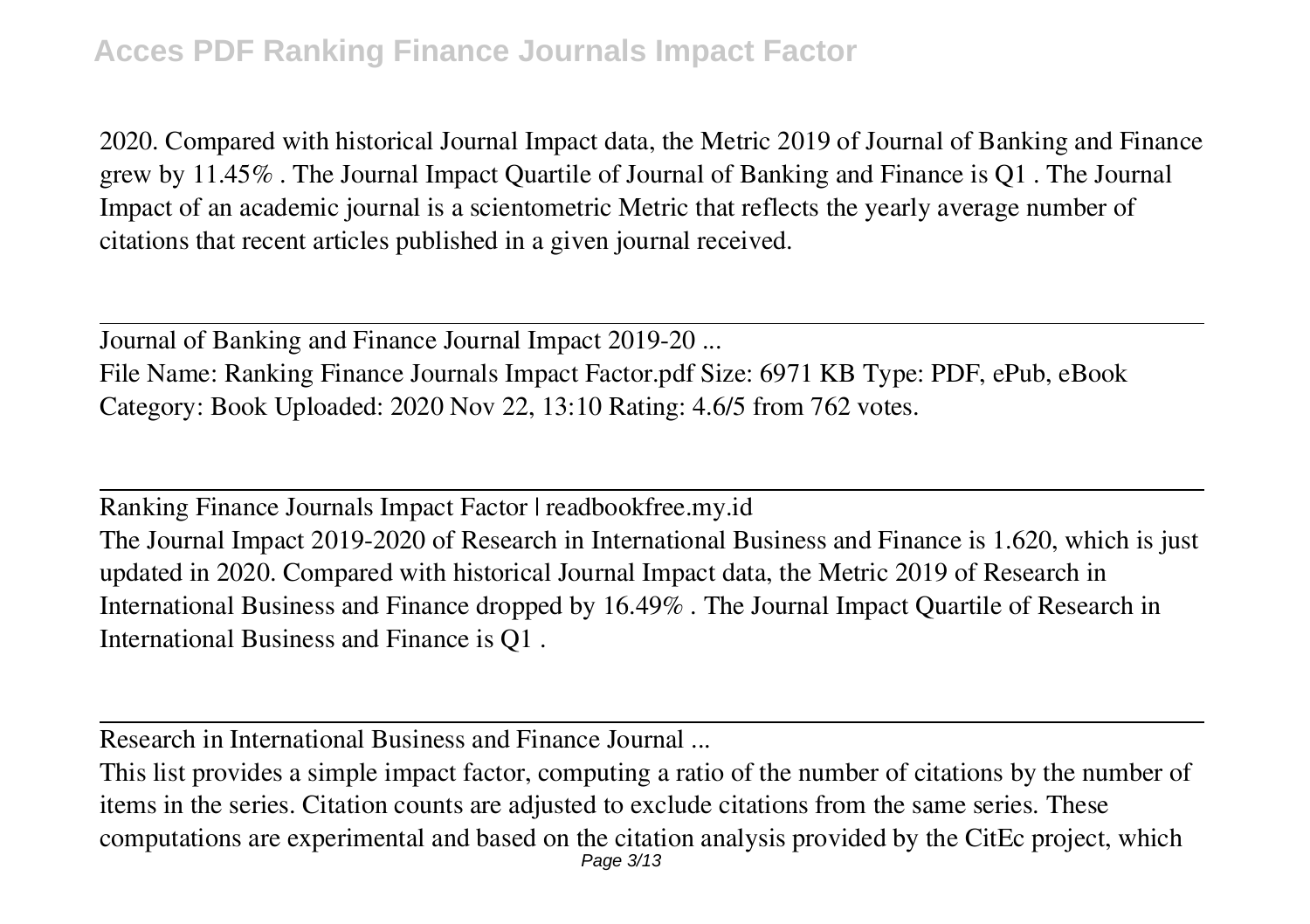uses data from items listed in RePEc. Only series or journals with 50 or more items are ranked.

Simple Impact Factors for Economics Journals | IDEAS/RePEc International Scientific Journal & Country Ranking. Only Open Access Journals Only SciELO Journals Only WoS Journals

Journal Rankings on Economics, Econometrics and Finance SCImago Journal Rank (SJR): 0.544  $\mathbb{I}$ . SCImago Journal Rank (SJR): 2019: 0.544. SJR is a prestige metric based on the idea that not all citations are the same. SJR uses a similar algorithm as the Google page rank; it provides a quantitative and a qualitative measure of the journalls impact. View More on Journal Insights.

Global Finance Journal - Elsevier International Scientific Journal & Country Ranking. Only Open Access Journals Only SciELO Journals Only WoS Journals

SJR : Scientific Journal Rankings Managerial Finance - Journal Impact. The Journal Impact 2019-2020 of Managerial Finance is 0.640, Page 4/13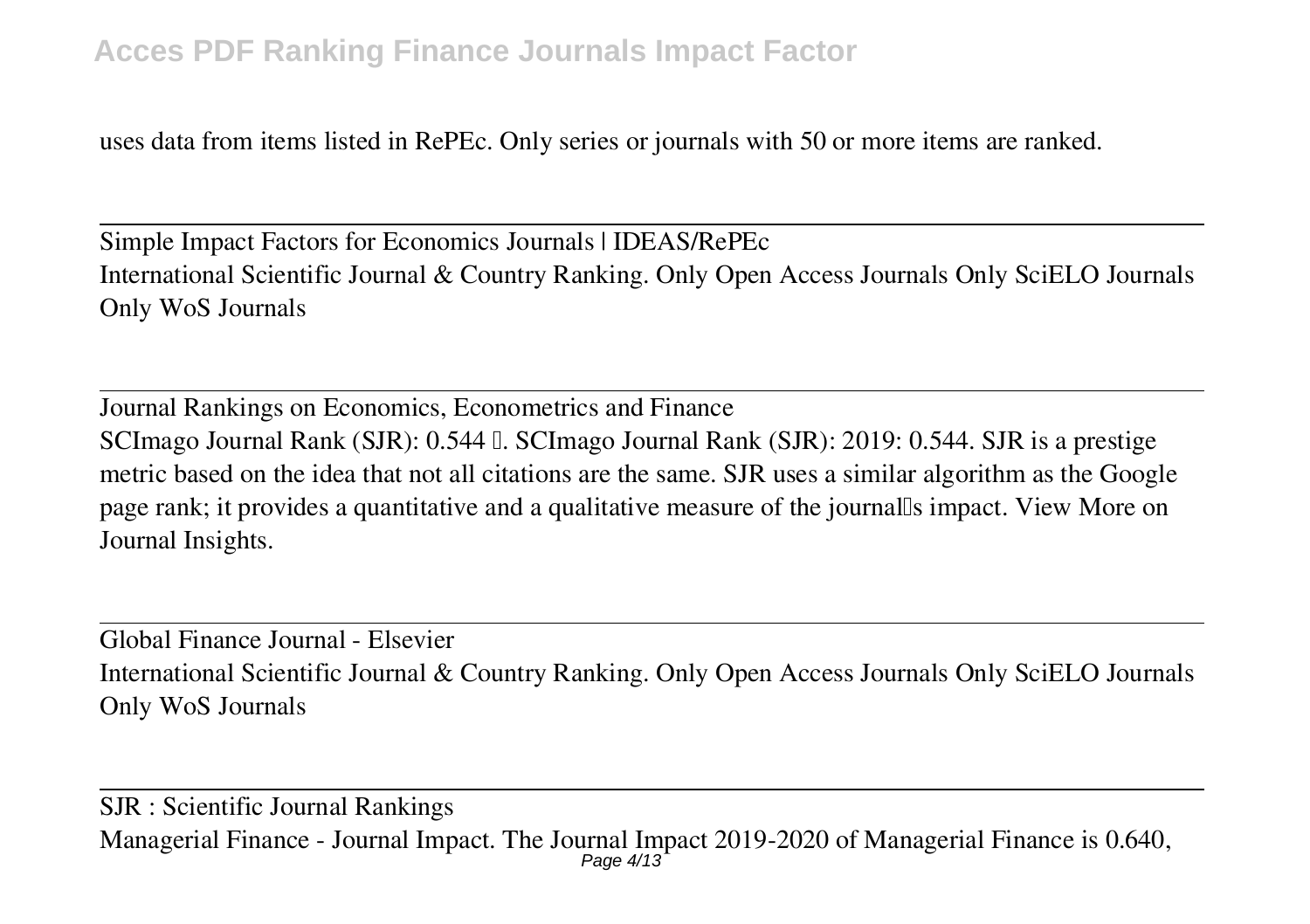which is just updated in 2020. Compared with historical Journal Impact data, the Metric 2019 of Managerial Finance grew by 77.78% . The Journal Impact Quartile of Managerial Finance is Q3 . The Journal Impact of an academic journal is a scientometric Metric that reflects the yearly average number of citations that recent articles published in a given journal received.

Managerial Finance Journal Impact 2019-20 | Metric ...

Journal of Banking and Finance Impact Factor 2018-2019 The impact factor (IF) 2018 of Journal of Banking and Finance is 2.53 , which is computed in 2019 as per it's definition. Journal of Banking and Finance IF is increased by a factor of 0.26 and approximate percentage change is 11.45% when compared to preceding year 2017, which shows a rising trend.

Journal of Banking and Finance - Impact Factor, Overall ... International Scientific Journal & Country Ranking. Only Open Access Journals Only SciELO Journals Only WoS Journals

Journal Rankings on Education

The impact factor (IF) 2018 of Journal of Accounting, Auditing and Finance is 1.52, which is computed in 2019 as per it's definition. Journal of Accounting, Auditing and Finance IF is increased by a factor of 0.54 and approximate percentage change is 55.1% when compared to preceding year 2017, which shows Page 5/13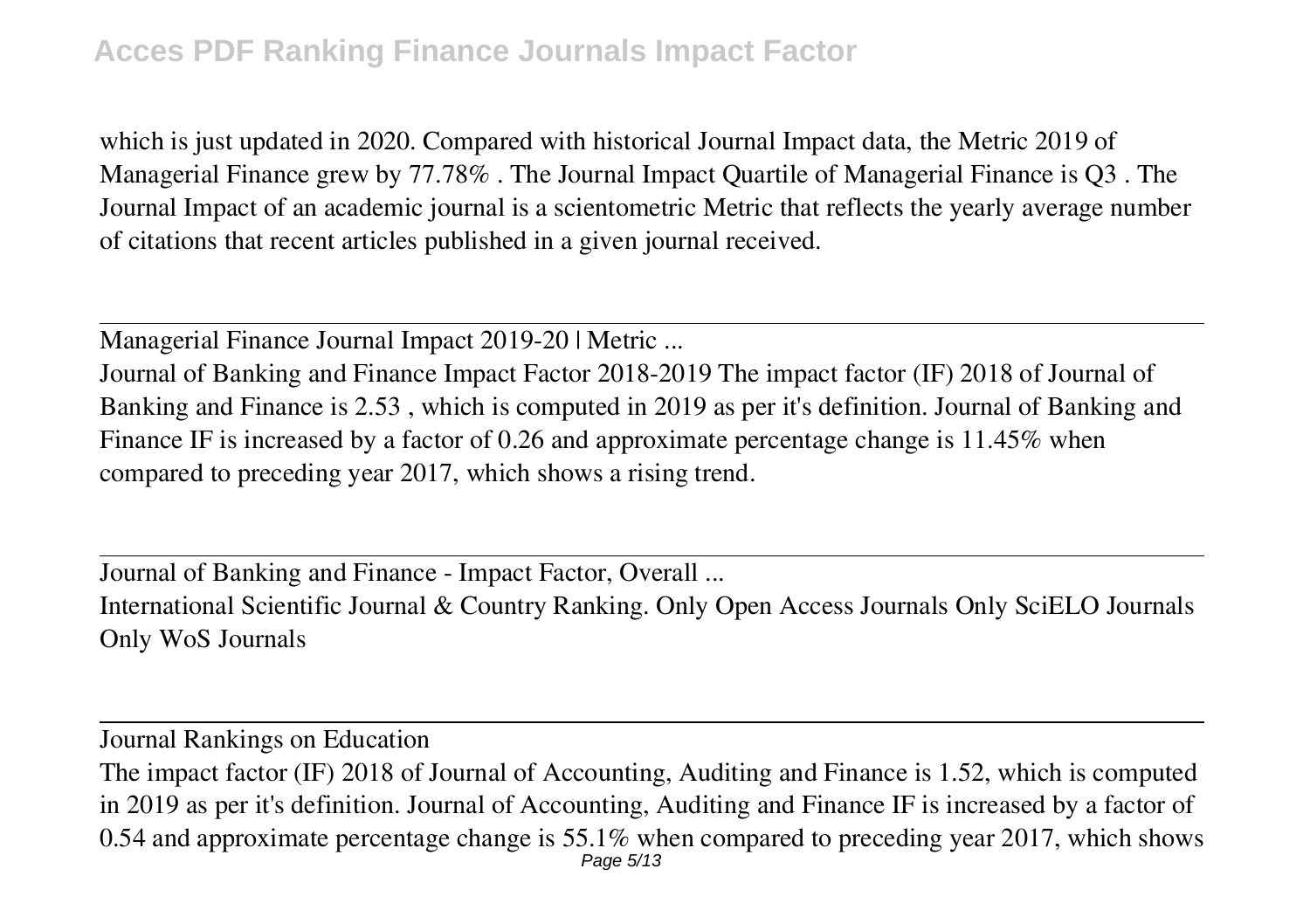a rising trend.

Journal of Accounting, Auditing and Finance - Impact ...

Annual Reviews Rankings in Journal Citation Reports (Clarivate Analytics) 2020 Release of Journal Citation Reports. The 2020 Edition of the Journal Citation Reports® (JCR) published by Clarivate Analytics provides a combination of impact and influence metrics from 2019 Web of Science source data.

Journal Impact Factors - Annual Reviews

Normally, journals display their Impact Factor and CiteScore on their About Page. However, you have to be careful because predatory journals post fake Impact Factors too. Therefore, a best place to...

How can I find the impact factor and rank of a journal?

The impact factor (IF) 2018 of Journal of Economic Development is 0.25, which is computed in 2019 as per it's definition. The impact factor (IF), also denoted as Journal impact factor (JIF), of an academic journal is a measure of the yearly average number of citations to recent articles published in that journal.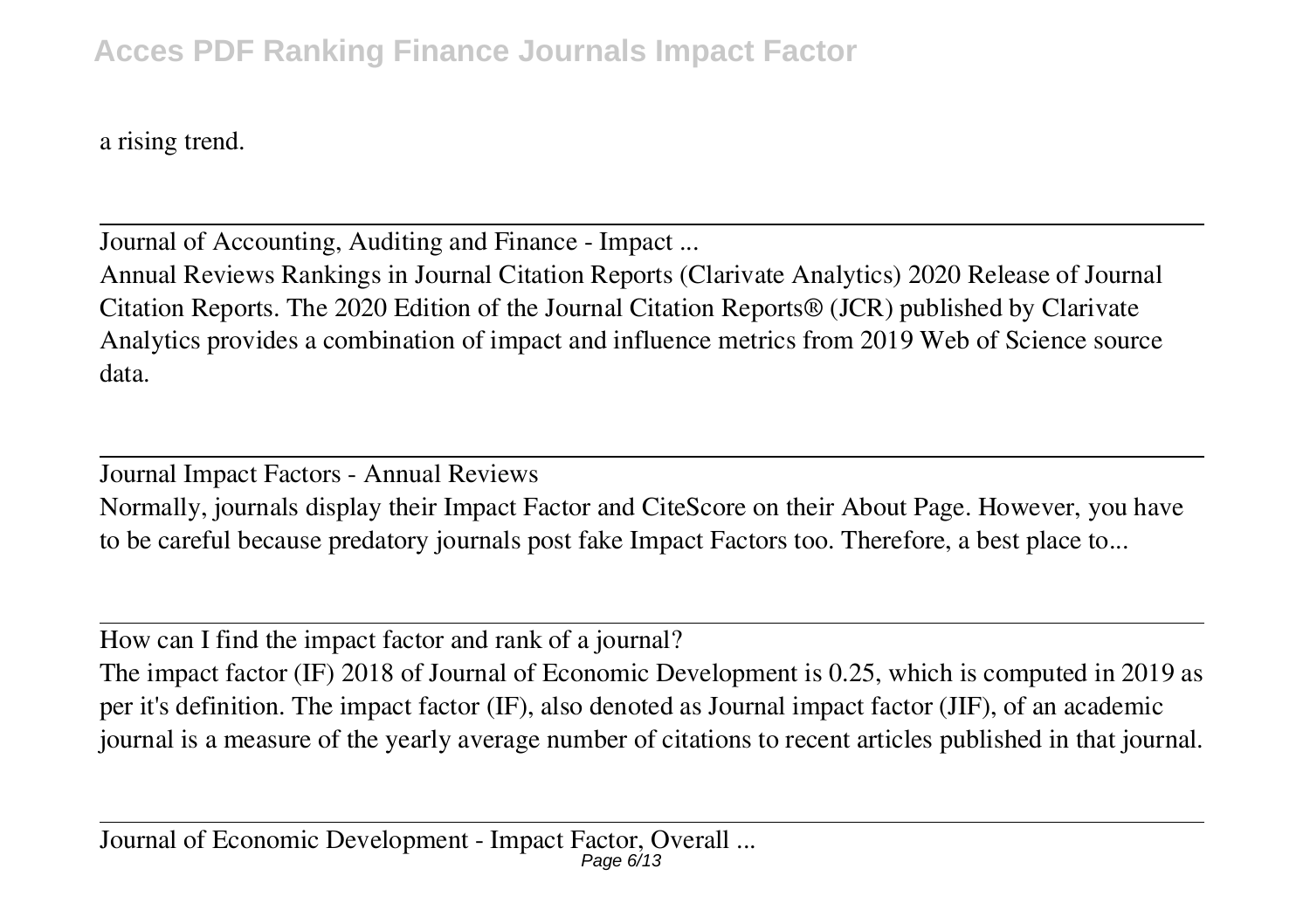The impact factor (IF) 2018 of Public Budgeting and Finance is 0.72, which is computed in 2019 as per it's definition. Public Budgeting and Finance IF is decreased by a factor of 0.02 and approximate percentage change is -2.7% when compared to preceding year 2017, which shows a falling trend.

How to find impact factor, journal citation report, journal ranking, etc of a journal (Official) ! *Understanding the impact factor Publishing and Journal Rankings* Finance Impact Factor Journals| Latest Finance Research Topics | Murad Learners Academy **Subject-Wise Journal Ranking | Q1 List | Scimago My top 10 list of books to get you started making JUNK junk journals** Behavior Finance Impact Factor Journals | Behavior Finance Research Topics | Murad Learners Academy Scopus | Scopus ranked journals | Best Scopus Indexed Journals | Scopus Vs Web of Science

What is Impact Factor?

Journal Citation Reports - Journal Impact Factor*How to find the RIGHT Journals - Publish for free - SSCI | Scopus | GoogleScholar | Journal Finder* Journals Impact Factor \u0026 Ranking **How to publish in top journals | 5 tips to publish in top journals** *How Bill Gates reads books How to Write a Paper in a Weekend (By Prof. Pete Carr) The 5 Hottest Log Book Niches (Low Competition \u0026 High Demand) | Low Content Book Publishing IF You GET THIS, Your LIFE Will CHANGE! | Simon Sinek | Top 10 Rules* Jack Bogle on Index Funds, Vanguard, and Investing Advice **Why Dave Ramsey's 7 Baby Steps Work** *November Wrap Up (13 BOOKS)/December TBR* Princes of the Yen: Central Bank Truth Documentary *1. Introduction, Financial Terms and Concepts 7 Finance Books That Changed My Life* PUBLISHING WORKSHOP IN HIGH IMPACT ABDC RANKED JOURNALS, BY EMERITUS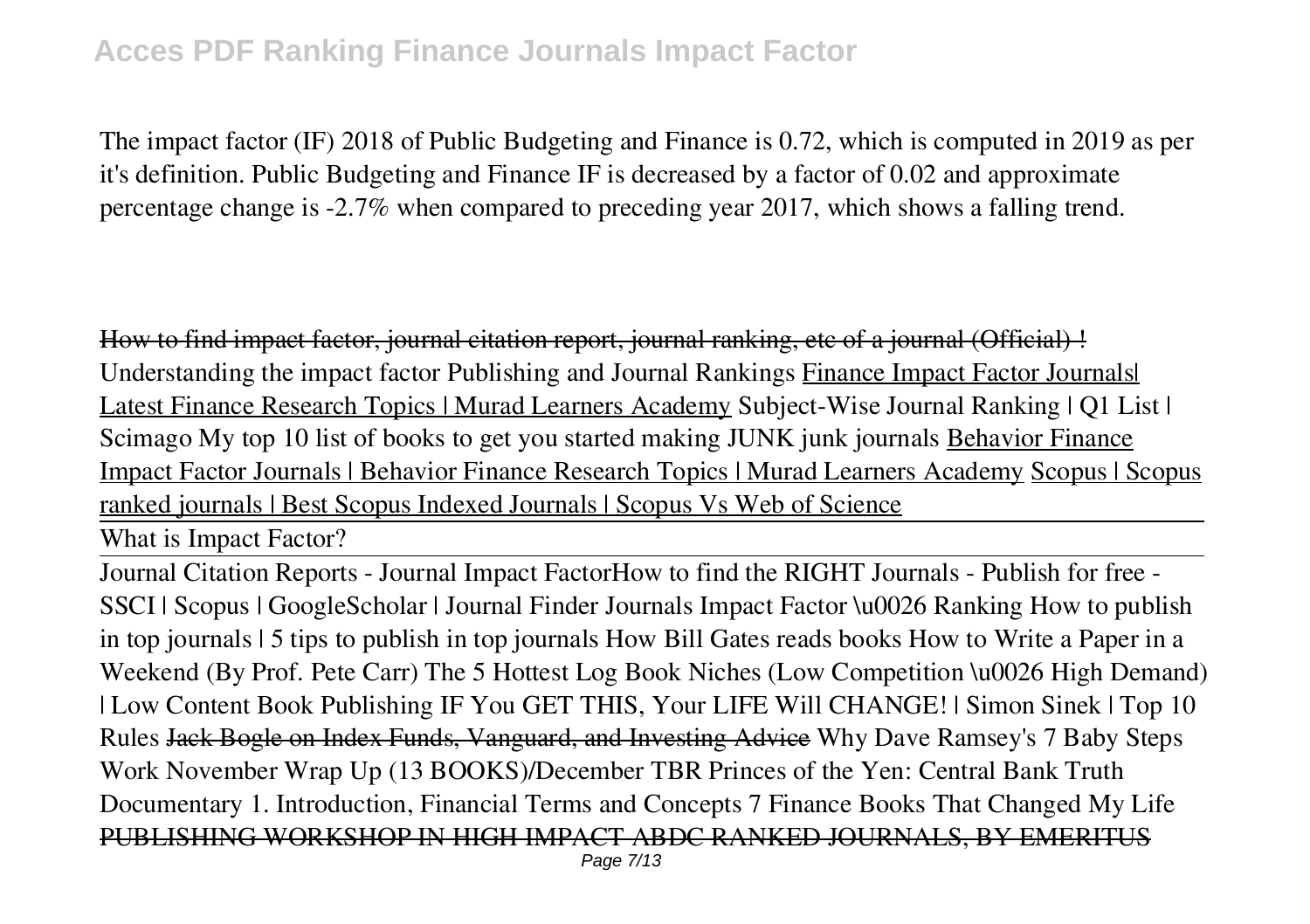PROF. GABRIËL MOENS *Best Personal Finance Books Of All Time (5 BOOKS THAT CHANGED MY LIFE) TOP 10 BOOKS TO START YOUR FINANCIAL EDUCATION JOURNEY Selecting a journal for a publication Journal Quality Check | Scimago, Master Journal List, Norwegian Register, ABDC List, ABS Ranking Read These 10 Books If You Want To Create Financial Freedom 9 Books Every Aspiring Millionaire Must Read*

Ranking Finance Journals Impact Factor International Scientific Journal & Country Ranking. Only Open Access Journals Only SciELO Journals Only WoS Journals

Journal Rankings on Finance Journal Impact 2019-20 | Metric, Prediction & Ranking Journal of Finance Journal Impact 2019-20 is 6.280. 100% scientists predict Journal of Finance Journal Impact 2019-20 will be in the range of 10.0  $\sim$ 10.5. Journal of Finance Journal Impact 2019-20 Quartile is Q1.

Journal of Finance Journal Impact 2019-20 | Metric ...

The Journal Impact 2019-2020 of Review of Finance is 2.100, which is just updated in 2020. Compared with historical Journal Impact data, the Metric 2019 of Review of Finance dropped by 3.23 %. The Journal Impact Quartile of Review of Finance is Q1.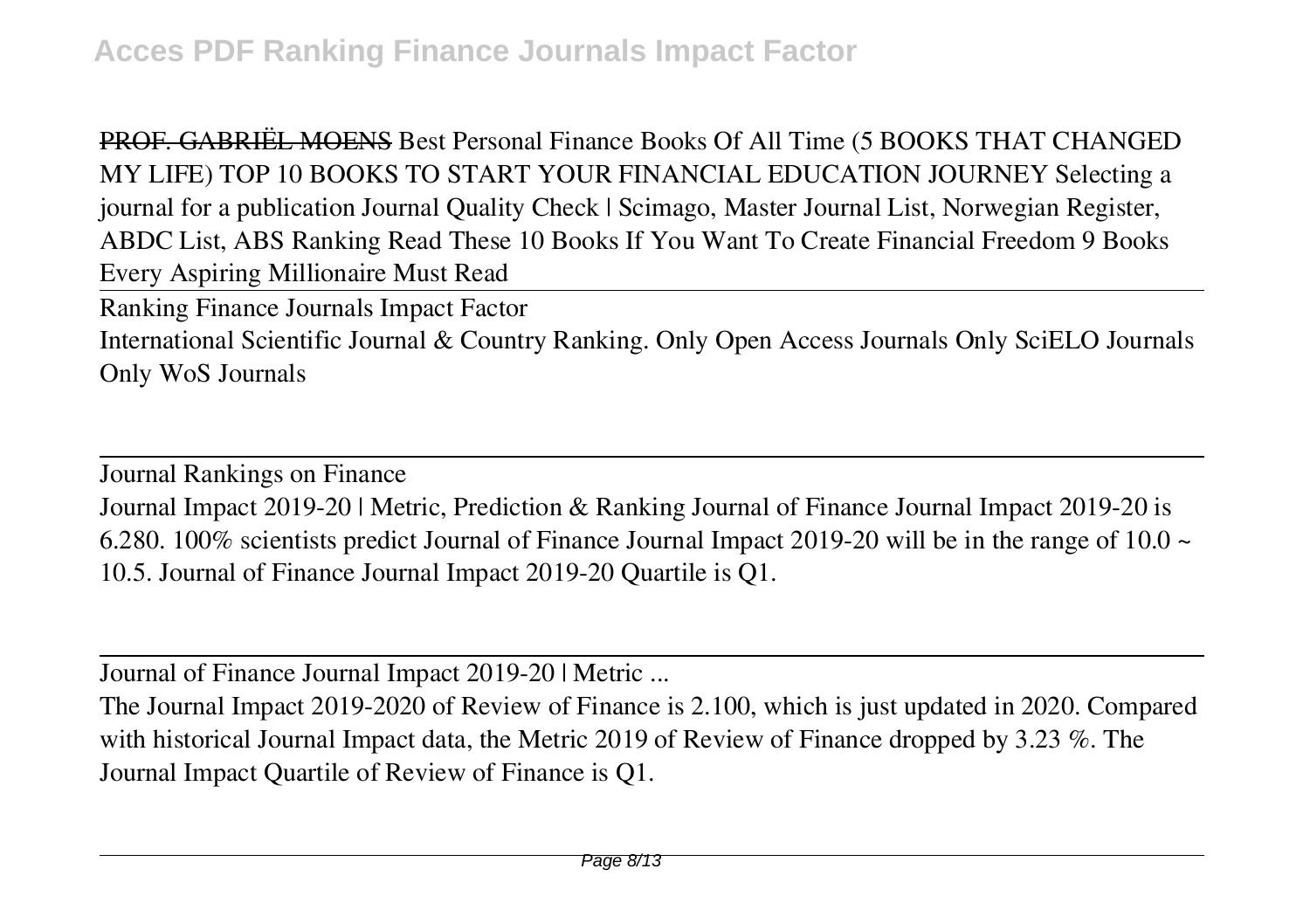Review of Finance Journal Impact 2019-20 | Metric ...

The Journal Impact 2019-2020 of Journal of Banking and Finance is 2.530, which is just updated in 2020. Compared with historical Journal Impact data, the Metric 2019 of Journal of Banking and Finance grew by 11.45% . The Journal Impact Quartile of Journal of Banking and Finance is Q1 . The Journal Impact of an academic journal is a scientometric Metric that reflects the yearly average number of citations that recent articles published in a given journal received.

Journal of Banking and Finance Journal Impact 2019-20 ... File Name: Ranking Finance Journals Impact Factor.pdf Size: 6971 KB Type: PDF, ePub, eBook Category: Book Uploaded: 2020 Nov 22, 13:10 Rating: 4.6/5 from 762 votes.

Ranking Finance Journals Impact Factor | readbookfree.my.id The Journal Impact 2019-2020 of Research in International Business and Finance is 1.620, which is just updated in 2020. Compared with historical Journal Impact data, the Metric 2019 of Research in International Business and Finance dropped by 16.49% . The Journal Impact Quartile of Research in International Business and Finance is Q1 .

Research in International Business and Finance Journal ...

This list provides a simple impact factor, computing a ratio of the number of citations by the number of  $P_{\text{age 9/13}}$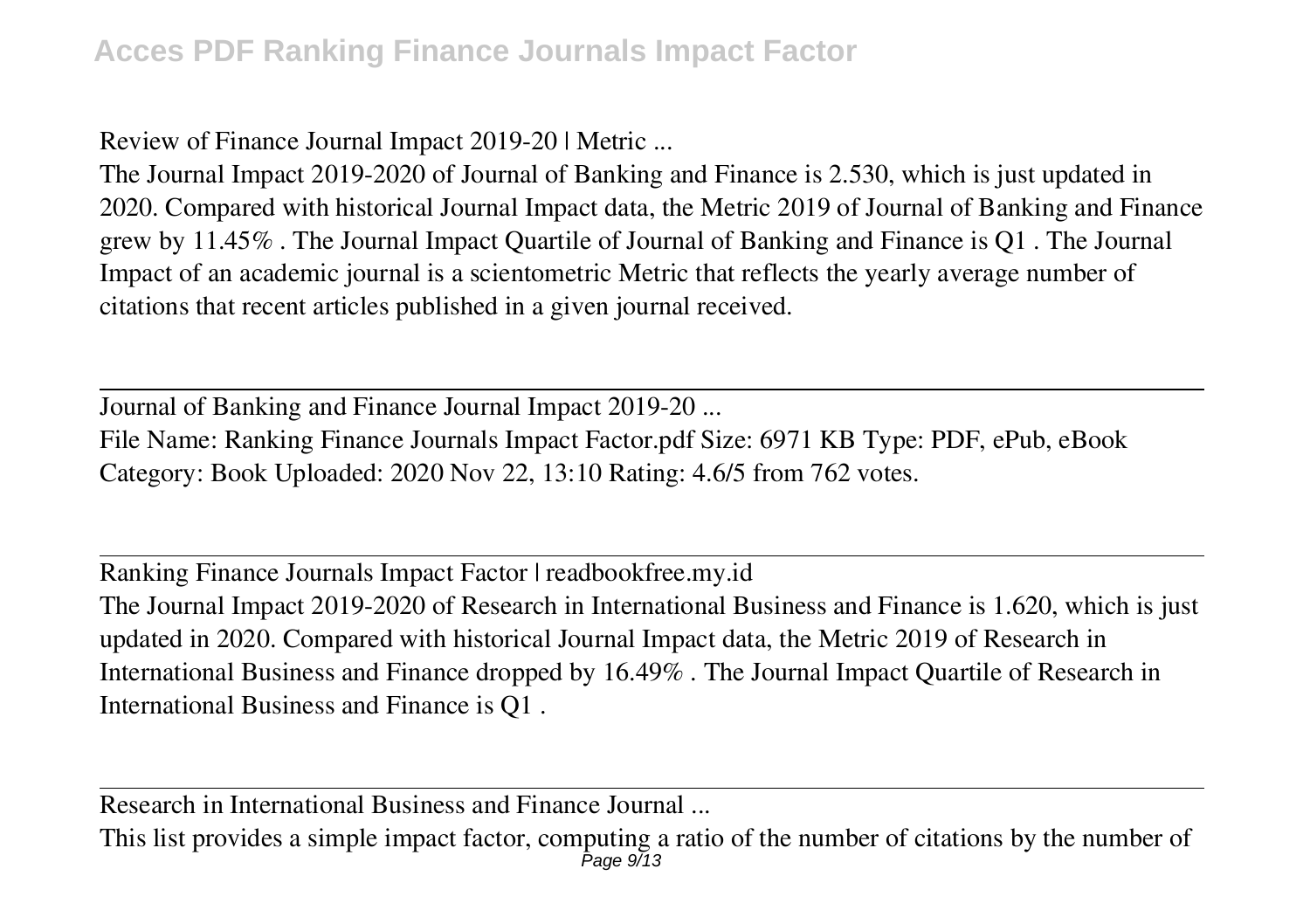items in the series. Citation counts are adjusted to exclude citations from the same series. These computations are experimental and based on the citation analysis provided by the CitEc project, which uses data from items listed in RePEc. Only series or journals with 50 or more items are ranked.

Simple Impact Factors for Economics Journals | IDEAS/RePEc International Scientific Journal & Country Ranking. Only Open Access Journals Only SciELO Journals Only WoS Journals

Journal Rankings on Economics, Econometrics and Finance SCImago Journal Rank (SJR): 0.544 L. SCImago Journal Rank (SJR): 2019: 0.544. SJR is a prestige metric based on the idea that not all citations are the same. SJR uses a similar algorithm as the Google page rank; it provides a quantitative and a qualitative measure of the journalls impact. View More on Journal Insights.

Global Finance Journal - Elsevier International Scientific Journal & Country Ranking. Only Open Access Journals Only SciELO Journals Only WoS Journals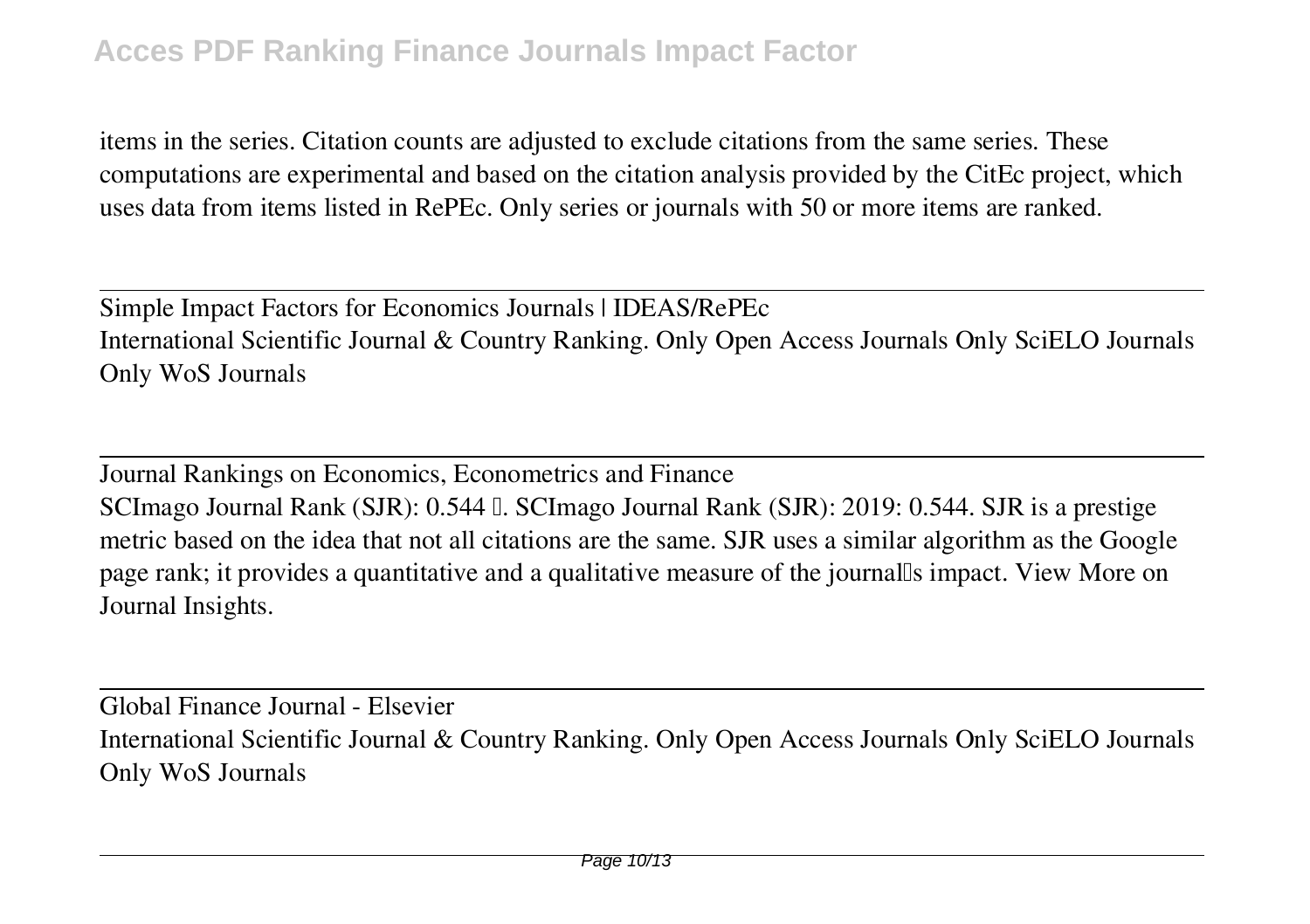SJR : Scientific Journal Rankings

Managerial Finance - Journal Impact. The Journal Impact 2019-2020 of Managerial Finance is 0.640, which is just updated in 2020. Compared with historical Journal Impact data, the Metric 2019 of Managerial Finance grew by 77.78% . The Journal Impact Quartile of Managerial Finance is Q3 . The Journal Impact of an academic journal is a scientometric Metric that reflects the yearly average number of citations that recent articles published in a given journal received.

Managerial Finance Journal Impact 2019-20 | Metric ...

Journal of Banking and Finance Impact Factor 2018-2019 The impact factor (IF) 2018 of Journal of Banking and Finance is 2.53 , which is computed in 2019 as per it's definition. Journal of Banking and Finance IF is increased by a factor of 0.26 and approximate percentage change is 11.45% when compared to preceding year 2017, which shows a rising trend.

Journal of Banking and Finance - Impact Factor, Overall ...

International Scientific Journal & Country Ranking. Only Open Access Journals Only SciELO Journals Only WoS Journals

Journal Rankings on Education The impact factor (IF) 2018 of Journal of Accounting, Auditing and Finance is 1.52, which is computed Page 11/13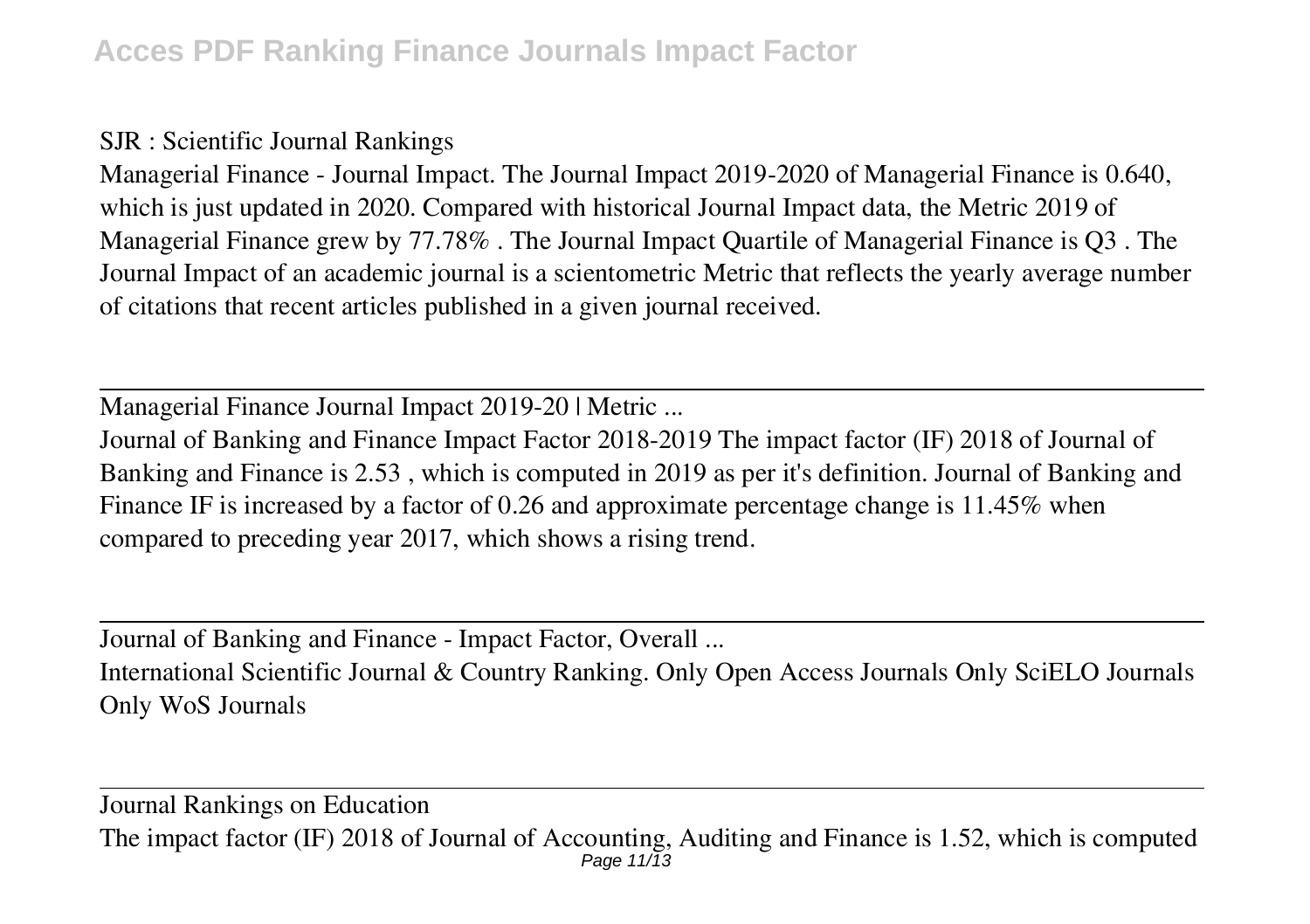in 2019 as per it's definition. Journal of Accounting, Auditing and Finance IF is increased by a factor of 0.54 and approximate percentage change is 55.1% when compared to preceding year 2017, which shows a rising trend.

Journal of Accounting, Auditing and Finance - Impact ...

Annual Reviews Rankings in Journal Citation Reports (Clarivate Analytics) 2020 Release of Journal Citation Reports. The 2020 Edition of the Journal Citation Reports® (JCR) published by Clarivate Analytics provides a combination of impact and influence metrics from 2019 Web of Science source data.

Journal Impact Factors - Annual Reviews Normally, journals display their Impact Factor and CiteScore on their About Page. However, you have to be careful because predatory journals post fake Impact Factors too. Therefore, a best place to...

How can I find the impact factor and rank of a journal?

The impact factor (IF) 2018 of Journal of Economic Development is 0.25, which is computed in 2019 as per it's definition. The impact factor (IF), also denoted as Journal impact factor (JIF), of an academic journal is a measure of the yearly average number of citations to recent articles published in that journal.